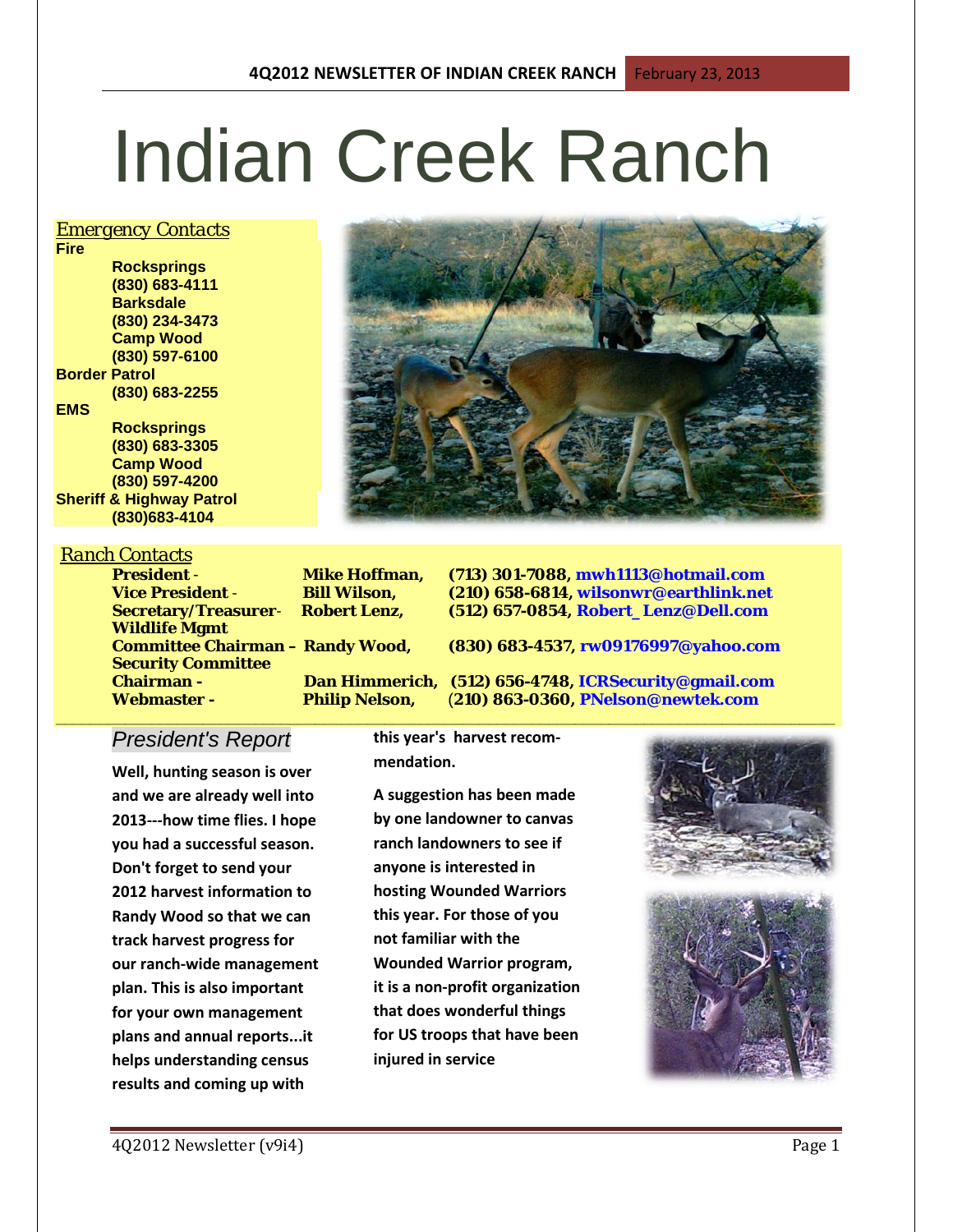

**of our country and are transitioning to a civilian life. For more information on the program please go to their website, www.wounded warriorproject.org. If you are interested in participating in the program, please contact me and I will work to get it started.**

**Annual Association dues invoices have been sent to all members. If you have not received your invoice please contact Robert Lenz. Last year we had 100% participation, so let's continue that trend this year ! Send your payments in as soon as** 



**possible. For those that have already paid...thank you !!**

**Spring gathering !!! That's right, it's almost time again for our Spring gathering. While we haven't closed on an exact date yet, it will most likely occur on May 18, 2013, but I do need to confirm that before it is final. I can tell you it will for sure not occur on May 11 (Mother's Day weekend) or May 25 (Memorial Day weekend). Watch for a future email on this subject.**



**As far as the water well issue is concerned, we are converging on a solution for the location of a new water well in the northern part of the ranch. We have constructed a map of the depth to the "Blue Shale" from the information we have from wells on the ranch and have narrowed down the proposed location to just a few places. We are trying to collect additional** 

**information from some wells just off the ranch before making a final location decision. We are targeting the second quarter of this year to drill the well.**

**Bill is going to mention Board Elections in his part, but I would like everyone to watch for an email from me sometime next month to formally vote in a new Treasurer. We have the potential to turn over all Board Members this year so it would be nice if we could advance the vote on a Treasurer so we don't turn over the whole Board at the same time...**

**Mike**

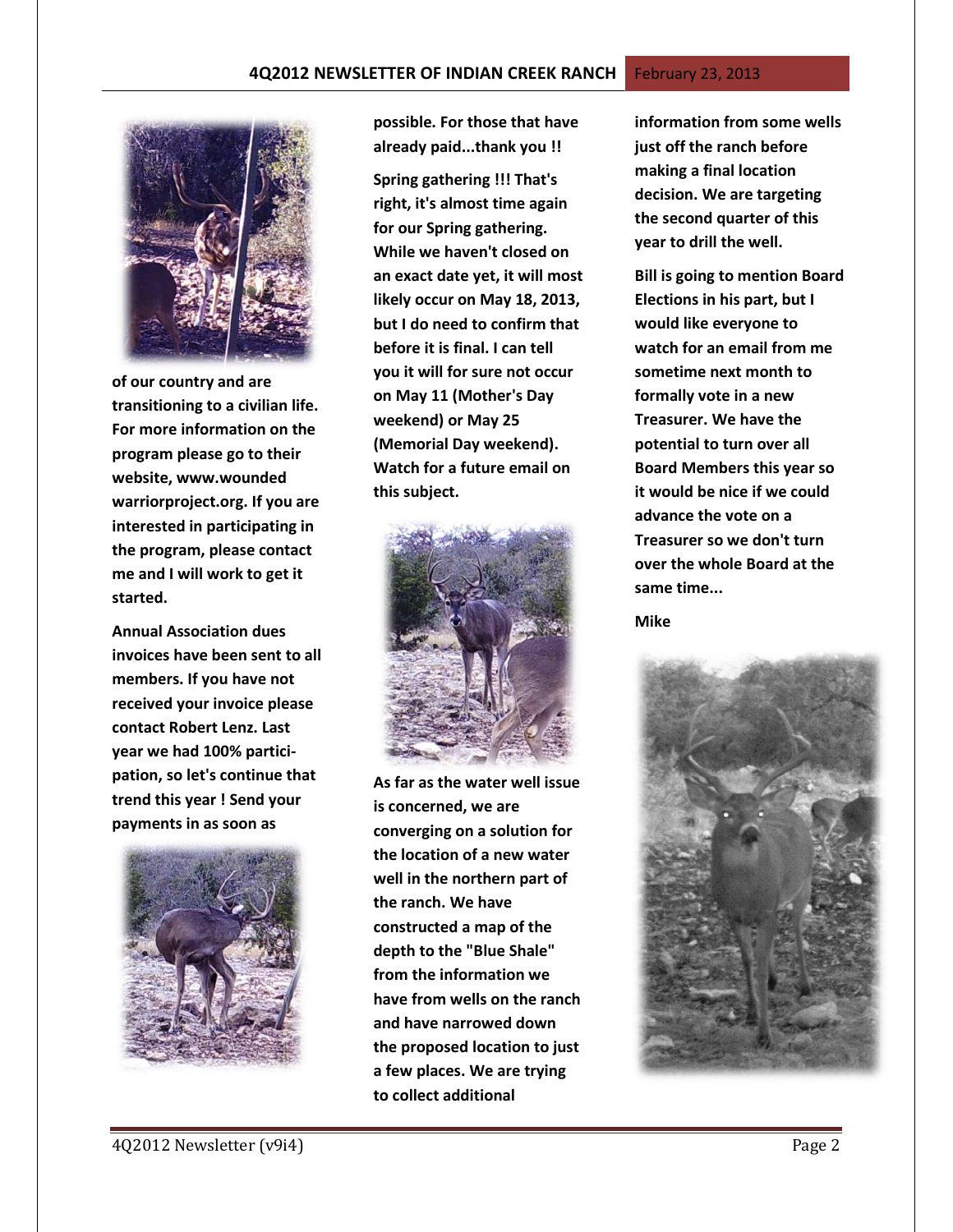## *Vice President's Report*

**Just a reminder to everyone that this year we will have our election for new board members at the annual meeting in the Fall. Robert Lenz has served the maximum number of terms as Treasurer and will need to be replaced (we already have a volunteer). We all greatly appreciate the work that Robert has done over the years. We will also need a new Vice President. I'm afraid that I** 

**simply don't have enough time to really do a good job any more – my wife's health issues have taken almost all of my time and efforts.** 

*\_\_\_\_\_\_\_\_\_\_\_\_\_\_\_\_\_\_\_\_\_\_\_\_\_\_\_\_\_\_\_\_\_\_\_\_\_\_\_\_\_\_\_\_\_\_\_\_\_\_\_\_\_\_\_\_\_\_\_\_*

**Please let us know if you're interested in any position. We appreciate your efforts in making the ranch a better place. Since I have held all three positions in the past, I'd be happy to work with anyone that would like to take on these responsibilities. Thanks, and we'll see you at the ranch!**

**Bill**





# *Wildlife Committee Report*

**Rain-Rain go away.... It seems to have gone away and we don't seem to have any influence in getting a return. It is dry, but some cool weather forbs are trying to come up as a result of the early January rain. However without some precipitation soon these will wither and wildlife nutrition will be in** 

**short supply. Deer, Elk, Axis, etc. are sucking the protein out of my feeders at a rate comparable to the 2011 drought period. I hear the same from other owners. Remember, supplemental nutrition (16% protein) Is required to be provided "when needed" if you claim to provide supplemental nutrition as an element of your wildlife tax "exemption". Based on my** 

**observation of the level of browse evidence, I think it is probably close to that point now.** 

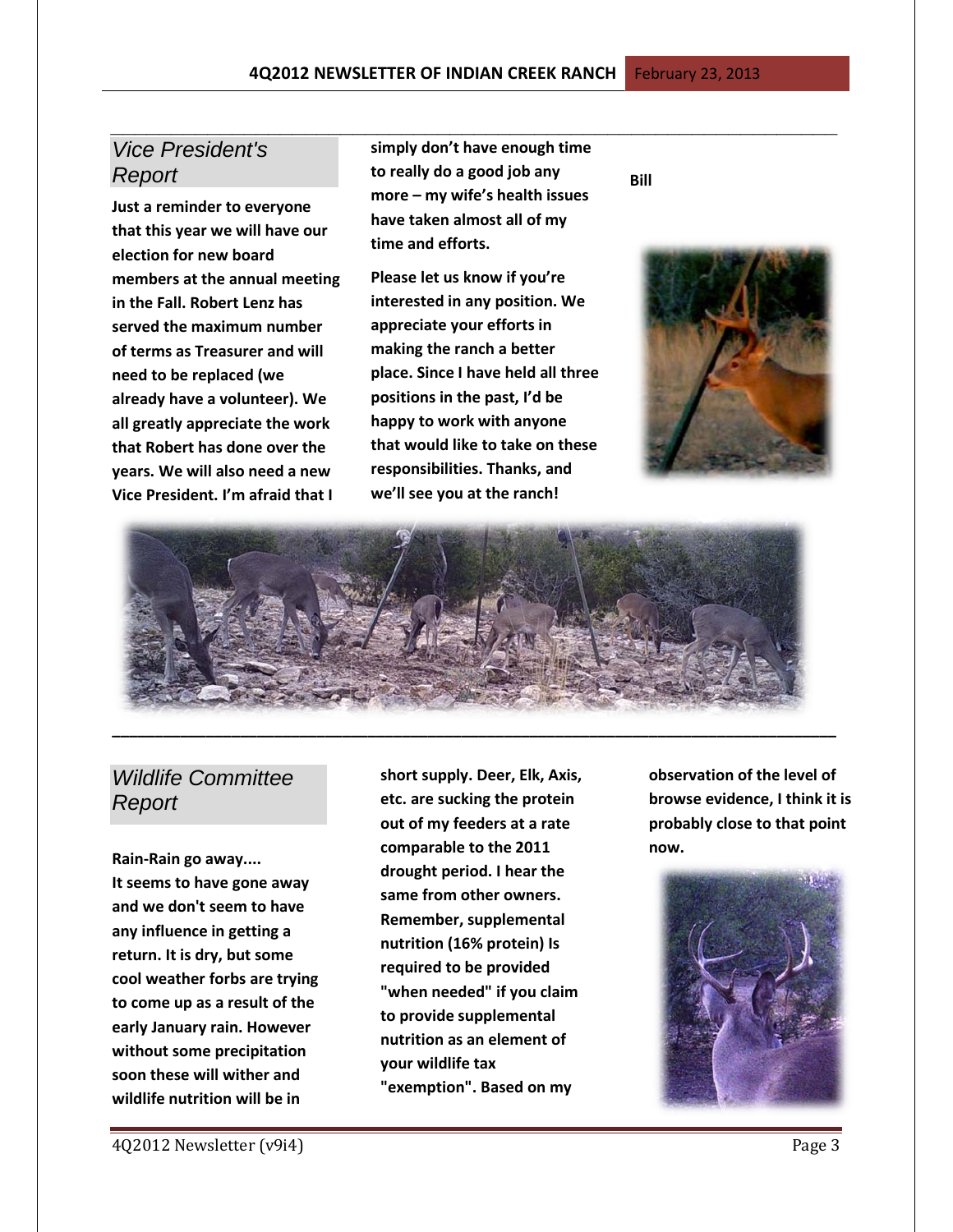#### **4Q2012 NEWSLETTER OF INDIAN CREEK RANCH** February 23, 2013



**My analysis of the harvest log data is somewhat disappointing. Of the 93 tracts on the Ranch, only 60% reported some harvest. In past years, we have had reporting rates of 80% or better. If you have not provided your harvest information please do so. Call me at 830-683-4537 or email [rw09176997@yahoo.com.](mailto:rw09176997@yahoo.com)** 

**Complete data helps us including our biologistdevelop good management recommendations and evaluate the effect of past recommendations.** 

**The total harvest was: fifty six (56) whitetail bucks, 137** 



**whitetail does, 21 turkey, 34 axis, 189 hogs, 18 aoudad, 1 elk, 2 black buck, 2 fallow, and 1 sika.** 

**The whitetail harvest recommendation for 2012 was an attempt to reduce our herd to a level closer to the sustainable carrying capacity of the ranch. At a herd density of greater than twice the sustainable level, we needed to reduce the numbers-- both to protect our collective habitat and to avoid a disaster should an** 



**outbreak of a disease occur. Based on the reported numbers so far, we fell well short of the target.** 

**I hope you got your 2012 annual report in to the Appraisal office . I know that they are busy in review.** 

**At the Annual meeting there was discussion of the Elk herd on the ranch. The size, distribution, composition, and health of the herd is** 

**unknown. Thus, it is impossible to develop a rational management strategy. Discussion of possible census approaches** 



**involving all owners is underway. We hope to lay out the details in the next newsletter or a special advisory. It will likely involve gathering all possible information of elk sightings, photos, dates, time ,location, etc. Stay tuned.** 

**Have a good spring season.**

**Randy**



4Q2012 Newsletter (v9i4) Page 4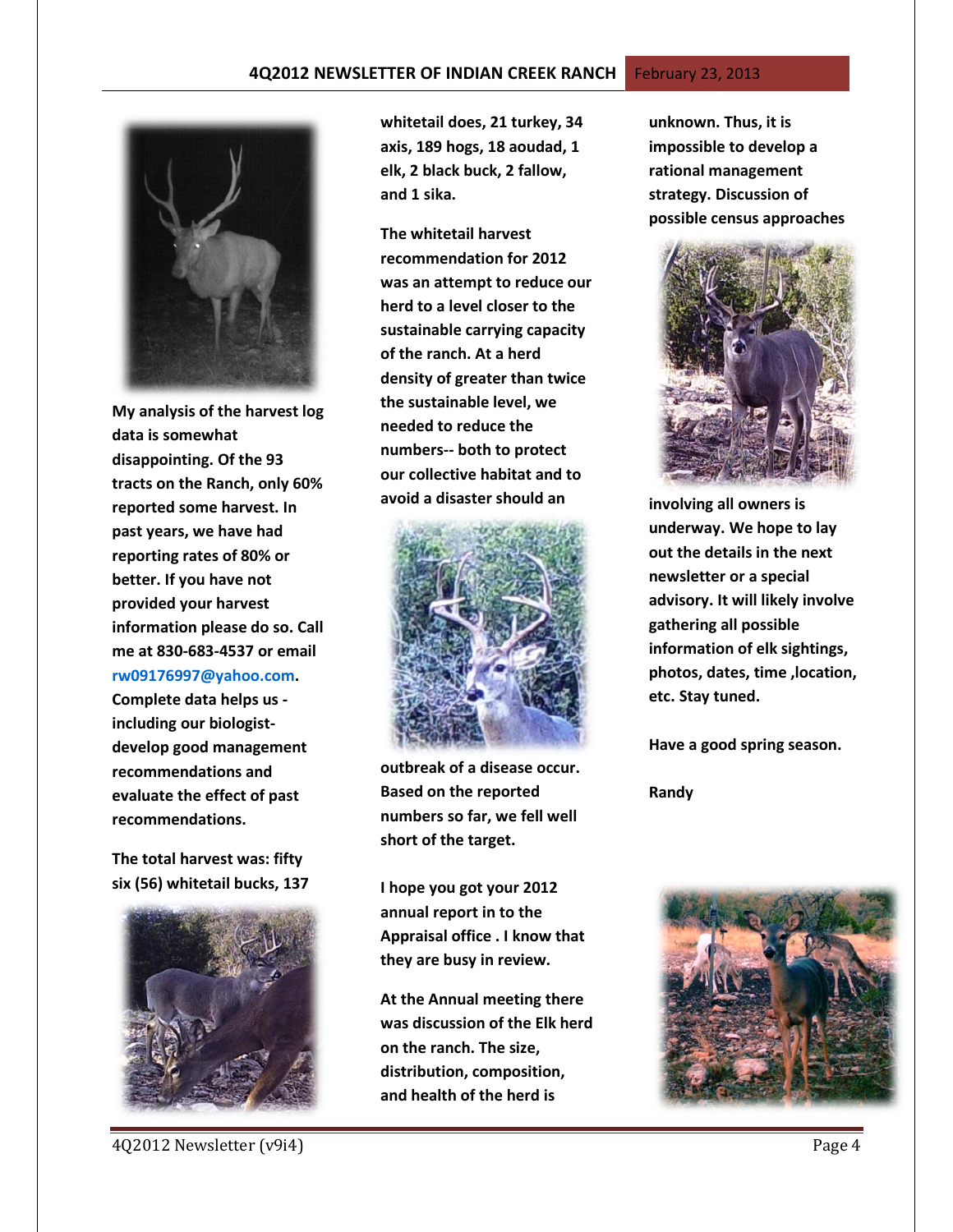## *Treasurer's Report*



**Hope everyone has completed their annual plan and filed it with county. Deer season has come and gone…..hmmm what to do? Time to feed the deer and** 

**almost time to chase "thunder chickens".** 

**\_\_\_\_\_\_\_\_\_\_\_\_\_\_\_\_\_\_\_\_\_\_\_\_\_\_\_\_\_\_\_\_\_\_\_\_\_\_\_\_\_\_\_\_\_\_\_\_\_\_\_\_\_\_\_\_\_\_\_\_\_\_\_\_\_\_\_\_\_\_\_\_\_\_\_\_\_\_\_\_\_\_\_\_**

**Your 2013 invoices have been emailed or mailed to you please pay promptly, believe me I don't like to have to call people. I don't like playing bill collector. Please keep the gates closed around the ranch and please burn responsibly.**



**Robert** 

# *Financial Report*

## **Income and Expense Report - 2012**

|                                    | The Owners Association at Indian Creek |             |               |             |            |                          |               |              |
|------------------------------------|----------------------------------------|-------------|---------------|-------------|------------|--------------------------|---------------|--------------|
|                                    | 31-Dec-12                              |             |               |             |            |                          |               |              |
|                                    | 2011                                   | 1Q2012      | <b>2Q2012</b> | 3Q2012      | 4Q2012     | <b>YTD</b>               | <b>Budget</b> | Remaining    |
| Balance brought forward from 2011: |                                        | \$44,189.17 |               |             |            |                          |               |              |
| Total Income:                      | \$32,954.11                            | \$20,975.92 | \$12,527.81   | \$641.31    | \$0.00     | \$34,145.04              | \$32,500.00   | (S1, 645.04) |
| <b>Annual Assessments</b>          | \$32,954.11                            | \$20,975.92 | \$12,527.81   | \$641.31    | \$0.00     | \$34,145.04              | \$32,500.00   | (S1, 645.04) |
| <b>Special Assessments</b>         | \$0.00                                 | \$0.00      | \$0.00        | \$0.00      | \$0.00     | \$0.00                   | \$0.00        | \$0.00       |
| Total Expenses:                    | \$16,764.94                            | \$698.60    | \$455.99      | \$15,739,27 |            | $$4,242.47$ $$21,136.33$ | \$32,700.00   | \$11.563.67  |
| Road Work                          | \$8,500.00                             | \$0.00      | \$0.00        | \$11.375.00 | \$0.00     | \$11.375.00              | \$15,000.00   | \$3,625.00   |
| Water System Maintenance           | \$3,051.54                             | \$0.00      | \$0.00        | \$649.50    | \$2,977.00 | \$3,626.50               | \$8,000.00    | \$4,373.50   |
| Wildlife Biologist                 | \$570.00                               | \$0.00      | \$0.00        | \$0.00      | \$0.00     | ×<br>\$0.00              | \$500.00      | \$500.00     |
| <b>Electric Bills</b>              | \$2,417.09                             | \$642.27    | \$415.55      | \$1,051.93  | \$551.54   | \$2,661.29               | \$5,400.00    | \$2,738.71   |
| <b>Annual Meeting</b>              | \$901.91                               | \$0.00      | \$40.44       | \$2,620.89  | \$0.00     | \$2.661.33               | \$1,000.00    | (\$1,661.33) |
| <b>Grounds Maintenance</b>         | \$130.53                               | \$0.00      | \$0.00        | \$0.00      | \$245.96   | \$245.96                 | \$1,500.00    | \$1,254.04   |
| <b>Property Taxes</b>              | \$884.34                               | \$0.00      | \$0.00        | \$0.00      | \$467.97   | \$467.97                 | \$900.00      | \$432.03     |
| Administrative Expenses            | \$259.80                               | \$56.33     | \$0.00        | \$41.95     | \$0.00     | \$98.28                  | \$400.00      | \$301.72     |
| <b>Attorney Fees</b>               | \$49.73                                | \$0.00      | \$0.00        | \$0.00      | \$0.00     | \$0.00                   | \$0.00        | \$0.00       |
| Raffle Expenses                    | \$0.00                                 | \$0.00      | \$0.00        | \$0.00      | \$0.00     | \$0.00                   | \$0.00        | \$0.00       |
| Reserve                            | \$0.00                                 | \$0.00      | \$0.00        | \$0.00      | \$0.00     | \$0.00                   | \$0.00        | \$0.00       |

| Current Balance (excluding reserve): | \$29,197.88 |  |  |
|--------------------------------------|-------------|--|--|
| Emergency Reserve                    | \$28,000,00 |  |  |
| Amount available for 2013            | \$57.197.88 |  |  |